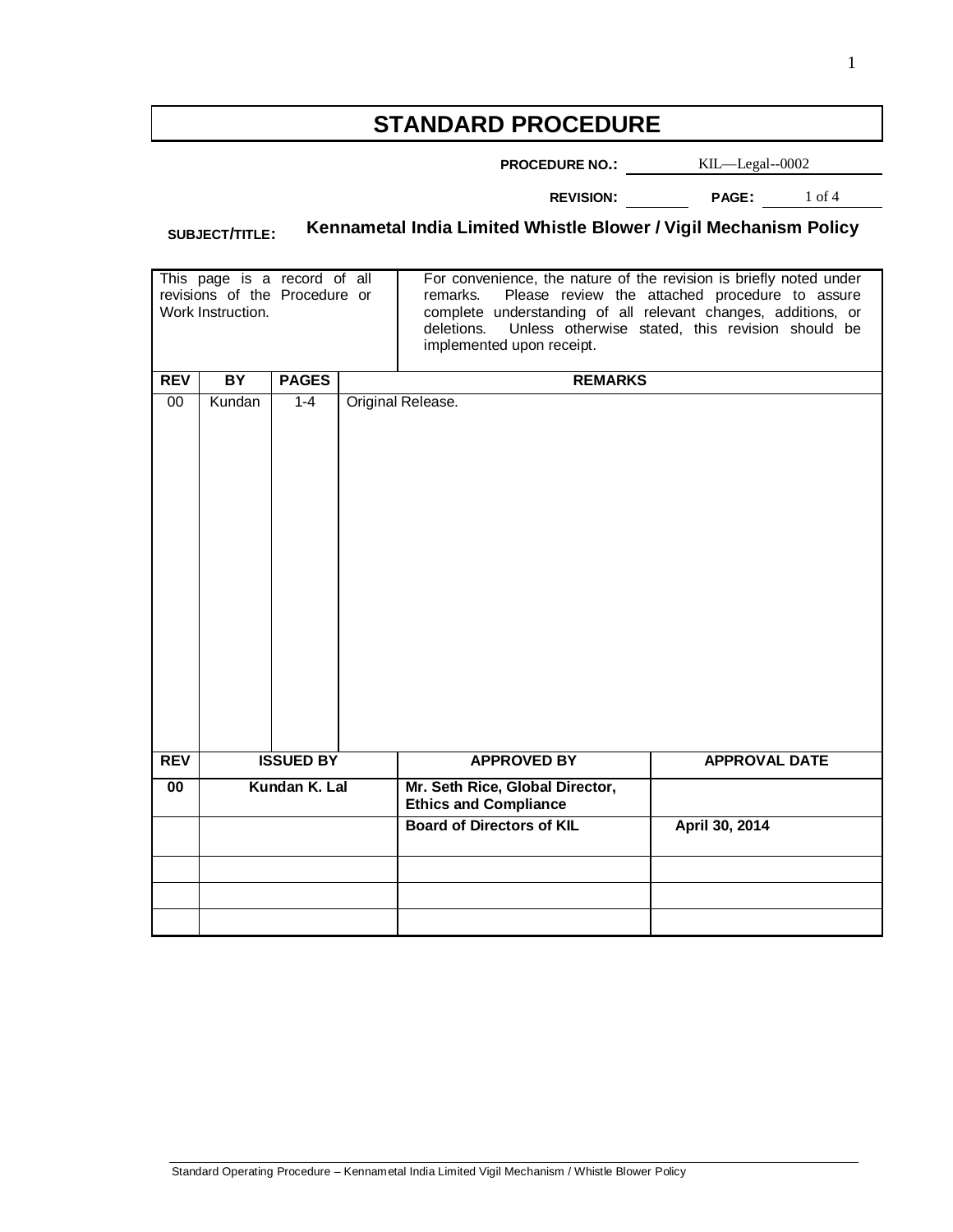# **1. PREFACE**

1.1. Section 177 of the Companies Act, 2013 and Clause 49 of the Listing Agreement with the Stock Exchange requires every listed company and such class or classes of companies, as may be prescribed to establish a vigil mechanism for the directors and employees to report genuine concerns in such manner as may be prescribed. Kennametal India Limited (KIL) has adopted a Kennametal global Code of Conduct for Directors and employees (the Code), which lays down the principles and standards that should govern the actions of the Company and its employees. Any actual or potential violation of the Code, howsoever insignificant or perceived as such, would be a matter of serious concern for the Company. This vigil mechanism shall provide for adequate safeguards against victimization of persons who use such mechanism and also make provision for direct access to the chairperson of the KIL Audit Committee in appropriate or exceptional cases.

## **2.0 Scope and Applicability:**

- 2.1 This policy applies to all KIL employees, officers and directors.
- 2.2 This policy is applicable to all locations of KIL.

### **3. General Statement:**

In compliance with Indian law and to fulfill our duty as a good corporate citizen, KIL has in place a long-standing vigil mechanism for directors and employees to report genuine concerns regarding unethical behavior, actual or suspected fraud, or violations of Kennametal's Code of Conduct. KIL takes very seriously any report of such concerns and is fully committed to investigating concerns, and where appropriate, taking necessary corrective action to resolve a situation. All KIL employees and directors are not only obligated to comply with applicable laws, regulations, and company policies, but also to report potential violations of the same through one of several internal reporting mechanisms.

#### **4. Company Guidelines and Procedures:**

All KIL employees and directors must comply with Kennametal's global Code of Conduct and associated procedures and guidelines, which cover a wide range of ethics and compliance issues. Additionally, Kennametal has established a global anti-bribery and anti-corruption procedure, as well as global anti-trust, export and trade, and expense reimbursement procedures. The Code of Conduct is available at Kennametal.com or through the Kennametal BECC InfoNet / SharePoint sites. KIL regularly trains and communicates with employees and directors regarding company ethics and compliance guidelines and procedures.

#### **5. Confidentiality and No Retaliation:**

All ethics and compliance concerns reported by KIL employees and directors will be professionally and confidentially reviewed and investigated by the Kennametal Office of Ethics and Compliance. Protections are in place to ensure the name and identity of the reporter will be maintained confidentially. Additionally, KIL has a strict no retaliation policy that protects employees and directors who report concerns to the Office of Ethics and Compliance. This policy protects KIL employees and directors from having their job negatively impacted as a result of raising an ethics or compliance concern. Violations of the no retaliation policy may result in discipline or termination.

#### **6. Reporting Mechanisms:**

Employees and directors of KIL have the following mechanisms available to them to report concerns about ethics or compliance matters to the Kennametal Office of Ethics and Compliance.

- Ethics Alert Line (toll-free and anonymous): 000-117 +1-877-781-7319
- K-Corp Ethics Mailbox: k-corp.ethics@kennametal.com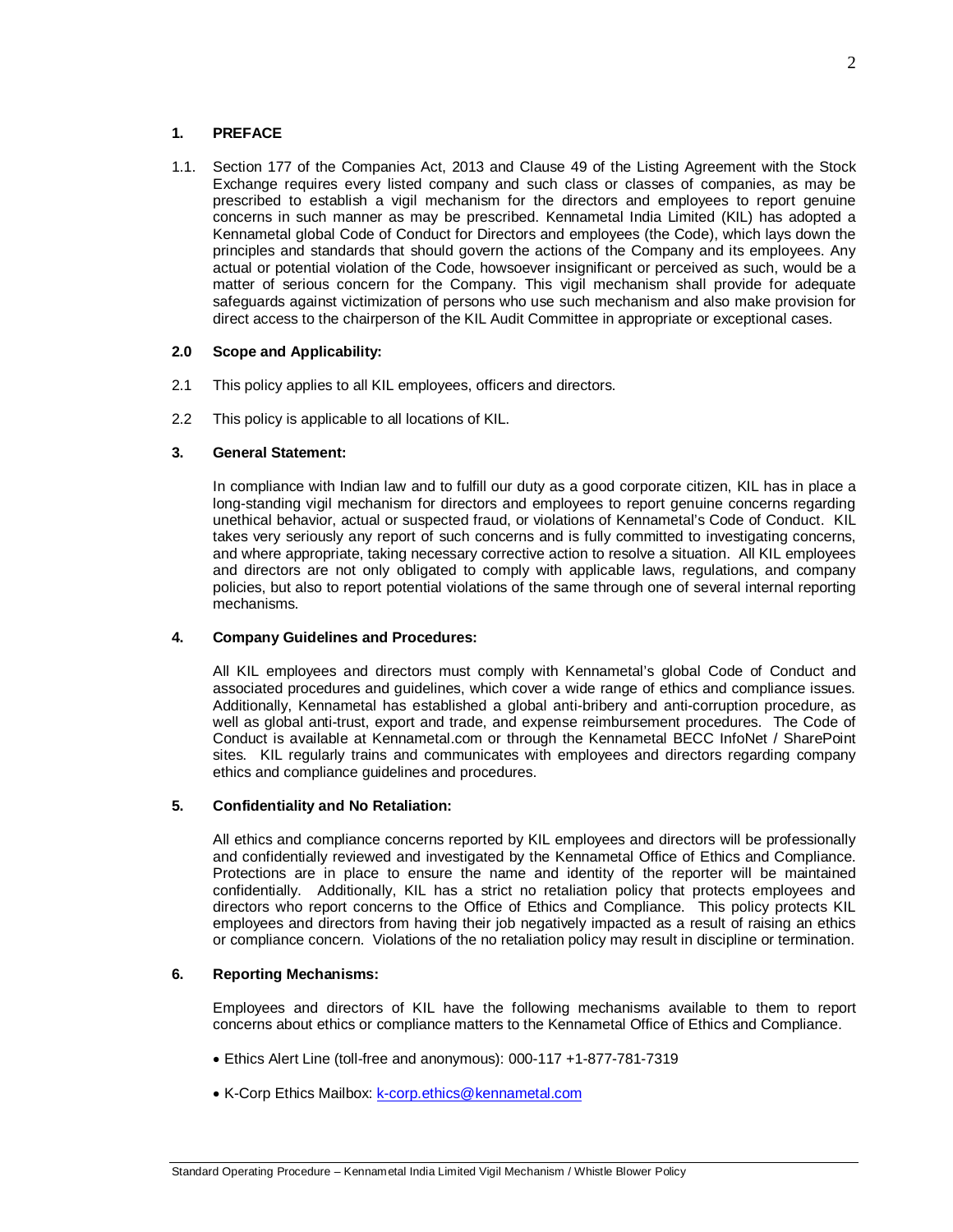- Audit Committee of Kennametal India Limited
- Contact Office of Ethics and Compliance:
	- o Fax: +1 724-539-3839
	- o Telephone: +1 724-539-4031
	- o Mailing Address: Office of Ethics and Compliance, 1600 Technology Way, Latrobe, Pennsylvania (USA) 15650

Good faith concerns (hereinafter referred to as "Protected Disclosures") reported through one of the above mechanisms will be promptly investigated by Kennametal's global Office of Ethics and Compliance in coordination with partners from the Office of the General Counsel, Human Resources, and Internal Audit, among others as deemed appropriate before referring to the Audit Committee of KIL for needful action.

A follow-up response will be provided, where possible, to the reporter of the concern upon completion of the investigation. The investigation shall be completed normally within 30 days of the receipt of the concerns reported through one of the above mechanisms and is extendable by such period as the Global Director, Ethics and Compliance and/or KIL Audit Committee deems fit.

#### **7. DECISION AND REPORTING**

- 7.1. If an investigation leads the Office of Ethics and Compliance / Chairman of the KIL Audit Committee to conclude that an improper or unethical act has been committed, the Ethics Officer / Chairman of the KIL Audit Committee shall recommend to the management of KIL to take such disciplinary or corrective action as he may deem fit. It is clarified that any disciplinary or corrective action initiated against the person as a result of the findings of an investigation pursuant to this Policy shall adhere to the applicable personnel or employees' conduct and disciplinary procedures.
- 7.2. The Office of Ethics and Compliance through KIL's Company Secretary shall submit a report to the Chairman of the KIL Audit Committee on a regular basis about all the Protected Disclosures or other concerns referred to the Office of Ethics and Compliance since the last report together with the results of investigations, if any.
- 7.3. In case the complaint is against the Chairman/CEO of the Company, the Chairman of the KIL Audit Committee after examining the Protected Disclosure shall forward the protected disclosure to other members of the KIL Audit Committee if deemed fit. The KIL Audit Committee shall appropriately and expeditiously investigate the Protected Disclosure.
- 7.4. If the report of investigation is not to the satisfaction of the complainant, the complainant has the right to report the event to the appropriate legal or investigating agency.
- 7.5. A complainant who makes bad faith allegations of unethical and improper practices or about alleged wrongful conduct of the subject to the Office of Ethics and Compliance or the KIL Audit Committee shall be subject to appropriate disciplinary action in accordance with the rules, procedures and policies of the Company.

#### **8**. **PROTECTION**

8.1. No unfair treatment will be meted out to a Whistle Blower by virtue of his/ her having reported a Protected Disclosure under this policy. The company, as a policy, condemns any kind of discrimination, harassment, victimization or any other unfair employment practice being adopted against Whistle Blowers. Protection will, therefore, be given to Whistle Blowers against any unfair practice like retaliation, threat or intimidation of termination / suspension of service, disciplinary action, transfer, demotion, refusal of promotion or the like including any direct or indirect use of authority to obstruct the Whistle Blower's right to continue to perform his duties / functions including making further Protected Disclosure. The company will take steps to minimize difficulties, which the Whistle Blower may experience as a result of making the Protected Disclosure.